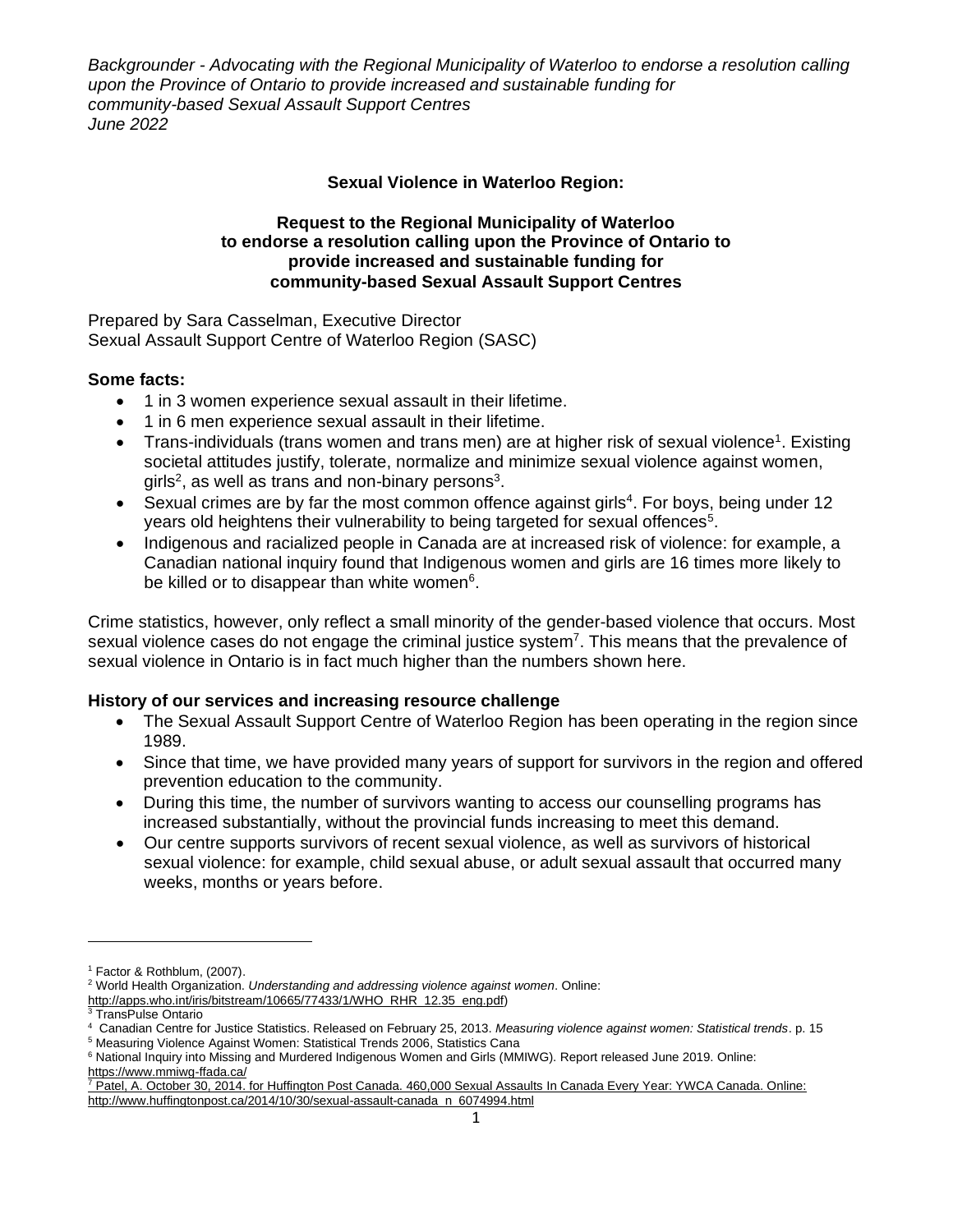- In the gender-based violence sector, under resourced agencies like ours must compete for project-based funding, spending scarce resources to repeatedly write grants, rather than having basic costs of operation increases to our base budgets.
- Training and recruiting staff is difficult in our sector, with highly specialized skills and low wages and benefits relative to other mental health funded positions.

# **No increased funding from provincial government again this year despite increased service demand from pandemic**

- Awareness of sexual violence is increasing which is a significant and positive achievement. More and more, survivors of violence are reaching out for support. Since 2014, sexual assault centres across Ontario have seen a significant influx of new referrals, crisis line calls, and intakes for counselling services.
- Most existing Ontario sexual assault centres have has been operating in Ontario since the 1990s. During this time, the number of survivors accessing crisis counselling and long term counselling or therapy programs has multiplied—in some regions by up to 4 times<sup>8;</sup> yet funding has simply not kept pace.
- Instead, Ontario sexual assault centres have seen cuts (5% 1995), nominal increases (2004- 2005, a 5% increase to re-instate the previous government's cutback; 3% 2007-2008) and some small increases connected to provincial action plans (2011, 2015) that were not always continued.
- In 2018, the previous Ontario government announced an approximately 30% increase to the sexual violence sector in Ontario. The 2018 announcement would have realized a significant increase for Ontario's community-based sexual assault centres. Despite this commitment, under the current provincial government, the [funding increase never became reality.](https://www.theglobeandmail.com/canada/article-ontario-rape-crisis-centres-still-awaiting-funding-promised-under/)
- In its 2021 budget, Ontario allocated some positive investments to address gender-based violence. The budget also saw some investment in victim services ‒ 2.1 million over 3 years to improve victim and new sexual assault services in three underserviced Ontario locations
- Of these dollars, however, none find their way directly to Ontario's existing sexual assault centres, such as the Sexual Assault Support Centre of Waterloo Region.
- Other arms of government have recognized the need for a better-resourced violence response. In December 2021, The Town of Bracebridge passed a resolution recognizing the need for increased community-based sexual assault centre funding, and encouraging the province to provide increased and sustainable funding for sexual assault services<sup>9</sup>. Will Waterloo Region **do the same?**

# **Legal barriers to sexual assault are not getting better**

• In September 2019, Statistics Canada released its findings of *Incident-based crime statistics<sup>10</sup>* in Canada. These statistics – aligning with our experiences – reveal that sexual assault in Ontario rose from 7,434 police-reported incidences in 2016 and 8,782 in 2017 to *10,634 in* 

<sup>8</sup> Provided by Muskoka Parry Sound Sexual Assault Services in December 2021.

<sup>9</sup> Hartill, Mary Beth, for The Bracebridge Examiner/Toronto Star. January 7, 2022. *Say it in numbers: Bracebridge council backing victims of sexual assault A look at the numbers behind sexual assault services in Parry Sound-Muskoka.* Online: [https://www.thestar.com/local](https://www.thestar.com/local-bracebridge/news/council/2022/01/07/say-it-in-numbers-bracebridge-council-backing-victims-of-sexual-assault.html)[bracebridge/news/council/2022/01/07/say-it-in-numbers-bracebridge-council-backing-victims-of-sexual-assault.html](https://www.thestar.com/local-bracebridge/news/council/2022/01/07/say-it-in-numbers-bracebridge-council-backing-victims-of-sexual-assault.html)

<sup>10</sup> Statistics Canada. *Incident-based crime statistics, by detailed violations, Canada, provinces, territories and Census Metropolitan Areas.* Data release - July 22, 2019. Online:

<https://www150.statcan.gc.ca/t1/tbl1/en/tv.action?pid=3510017701&pickMembers%5B0%5D=1.16&pickMembers%5B1%5D=2.16>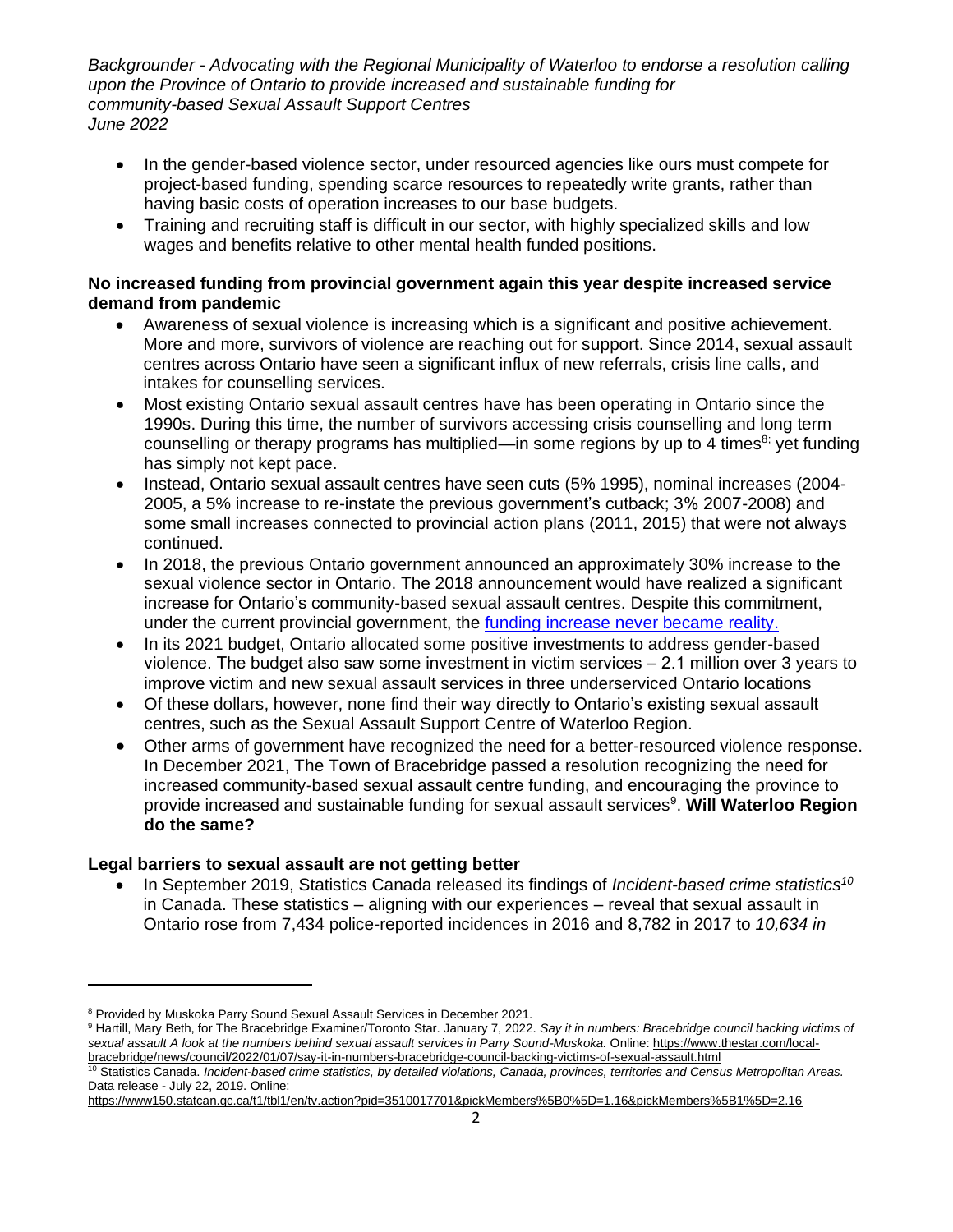*2018* — a year over year increase of almost 19%. The *Incident-based crime statistics* draws on  $data<sup>11</sup>$  on police reported crimes.

- As many sexual violence survivors choose not to engage the criminal justice system<sup>12</sup>, this means that the prevalence of sexual violence in Ontario is in fact far higher.
- The majority of all reported sexual assault cases are simply not resolved through the criminal justice system. According to Canadian research<sup>13</sup>, 33 out of every 1,000 sexual assault cases are reported to the police, and just 29 are actually recorded as a crime. These numbers speak volumes about how many are not held accountable, as well as why survivors may be afraid to report.
- At present, police services in our region receive reports from a minority of survivors we work with, year over year.
- In 2020, the Waterloo Regional Police Service responded to 738 sexual violation reports. Research and experience tell us this represents about 5% of the sexual assaults happening in our community each year.
- Our centre has always provided support to survivors of sexual violence who are reporting to the police, as well as those who choose *not to report* (or who do not see their case proceed through the system). In this, our centre is seeing far many more sexual violence cases than is apparent to the local criminal justice system in our region, or apparent to the public.
- We encourage municipalities to consult with gender based violence agencies regarding community wellness and safety planning, not simply with police, for these reasons.

### **Impact of the pandemic**

- The economic fallout from business closures, job loss and other impacts can also lead to increased risk for intimate partner violence, risky coping strategies including survival sex, and increased risk of sexual exploitation and abuse $^{14}$ .
- Crisis events such as pandemics tend to worsen pre-existing social and economic vulnerabilities. Racialized communities, those living in poverty "and other groups that have traditionally been marginalized, tend to be harmed by a disaster more" than others"<sup>15</sup>.
- The Learning Network on Violence Against Women notes that "recommended public health measures to stop the spread of COVID-19 such as social/physical distancing and the closure of non-essential services may increase exposure to violence (e.g. intimate partner violence, sexual violence, child maltreatment), in addition to changing the landscape of supportseeking"<sup>16</sup>.
- **With the pandemic, the Sexual Assault Support Centre of Waterloo Region has seen a:** o **369% increase in participants in our Support Groups.**

<sup>&</sup>lt;sup>11</sup> The Canadian Centre for Justice Statistics (CCJS), in co-operation with the policing community, collects police-reported crime statistics through the Uniform Crime Reporting Survey (UCR). The UCR Survey was designed to measure the incidence of crime in Canadian society and its characteristics. Se[e this link](http://www23.statcan.gc.ca/imdb/p2SV.pl?Function=getSurvey&SDDS=3302) for more information on the data collected in the survey.

<sup>&</sup>lt;sup>12</sup> Patel, A. October 30, 2014. for Huffington Post Canada. 460,000 Sexual Assaults In Canada Every Year: YWCA Canada. Online: [http://www.huffingtonpost.ca/2014/10/30/sexual-assault-canada\\_n\\_6074994.html](http://www.huffingtonpost.ca/2014/10/30/sexual-assault-canada_n_6074994.html)

<sup>&</sup>lt;sup>13</sup> Patel, A. October 30, 2014. for Huffington Post Canada. 460,000 Sexual Assaults In Canada Every Year: YWCA Canada. Online: [http://www.huffingtonpost.ca/2014/10/30/sexual-assault-canada\\_n\\_6074994.html](http://www.huffingtonpost.ca/2014/10/30/sexual-assault-canada_n_6074994.html)

<sup>14</sup> Global Protection Cluster GBV Protection and Response and Inter-Agency Standing Committee. Last updated: 6 April 2020. *Identifying & Mitigating Gender-based Violence Risks within the COVID-19 Response.* Online: [https://gbvguidelines.org/wp/wp](https://gbvguidelines.org/wp/wp-content/uploads/2020/04/Interagency-GBV-risk-mitigation-and-Covid-tipsheet.pdf)[content/uploads/2020/04/Interagency-GBV-risk-mitigation-and-Covid-tipsheet.pdf:](https://gbvguidelines.org/wp/wp-content/uploads/2020/04/Interagency-GBV-risk-mitigation-and-Covid-tipsheet.pdf) 10.

<sup>15</sup> International Federation of Red Cross and Red Crescent Societies, Geneva, 2015. Unseen, unheard: Gender-based violence in disasters. Online: [https://www.ifrc.org/Global/Documents/Secretariat/201511/1297700\\_GBV\\_in\\_Disasters\\_EN\\_LR2.pdf:](https://www.ifrc.org/Global/Documents/Secretariat/201511/1297700_GBV_in_Disasters_EN_LR2.pdf) 16

<sup>16</sup> The Learning Network on Violence Against Women. *Resources on Gender-Based Violence and the COVID-19 Pandemic.* Online: [http://www.vawlearningnetwork.ca/our-work/Resources%20on%20Gender-Based%20Violence%20and%20the%20COVID-](http://www.vawlearningnetwork.ca/our-work/Resources%20on%20Gender-Based%20Violence%20and%20the%20COVID-19%20Pandemic.html)[19%20Pandemic.html](http://www.vawlearningnetwork.ca/our-work/Resources%20on%20Gender-Based%20Violence%20and%20the%20COVID-19%20Pandemic.html)